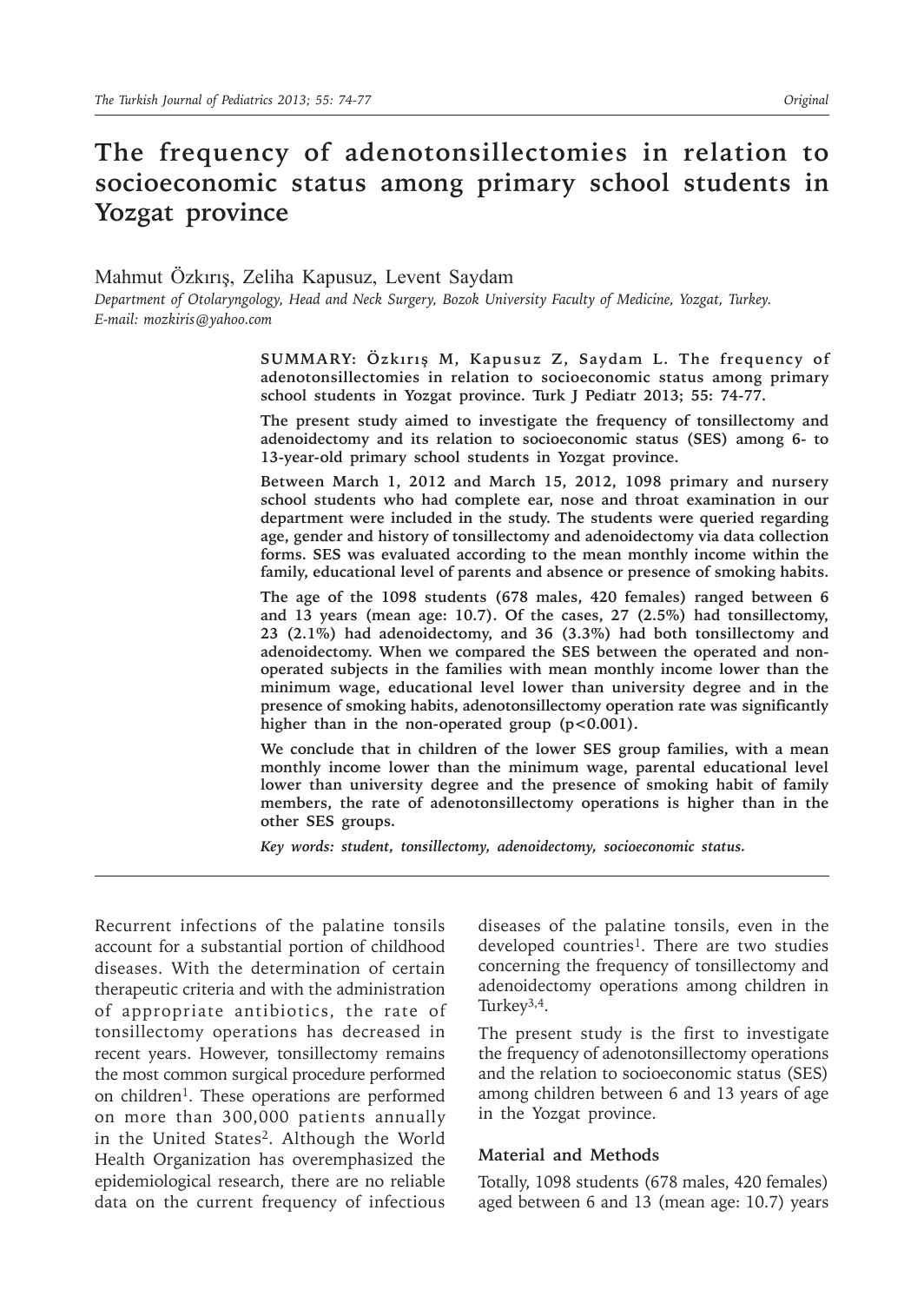|                                 | Tonsillectomy (T) | Adenoidectomy (A) | $T+A$          |
|---------------------------------|-------------------|-------------------|----------------|
| Number of children<br>$(n, \%)$ | $27(2.5\%)$       | $23(2.1\%)$       | 36 (3.3%)      |
| Male/Female (n)                 | 15/12             | 12/11             | 19/17          |
| Age<br>(mean±SD)                | $10.3 \pm 1.2$    | $11.1 \pm 1.5$    | $10.7 \pm 1.3$ |

**Table I.** Number, Gender and Age of Students with Respect to Operations

attending the same school between March 1, 2012 and March 15, 2012 were included in the study.

The province of Yozgat is one of the oldest settlement areas of Anatolia. The city 's geographic location provides a transition point between the Central Anatolian region and the Black Sea region of Turkey. Prior to the study, permissions were obtained from the Yozgat Provincial Directorate of National Education, the Directorate of the primary school and the families of the students. The study was approved by the local ethics committee. All participants underwent a general ear, nose and throat examination. Prepared data collection forms were given to the students to be completed, and the students were queried regarding age, gender and history of tonsillectomy and adenoidectomy operations.

Socioeconomic status (SES) was evaluated according to the mean monthly income within the family, educational level and smoking habits of parents (Educational level: university degree: 2 points, lower than university degree: 1 point; Monthly income: higher than the minimum wage: 2 points, lower than the minimum wage: 1 point, Smoking habits of parents: Smoking negative: 2 points, smoking positive: 1 point). We used 'value added' points from 1-3 when comparing the SES between the groups. A mean monthly income lower than the minimum wage, educational level lower than university degree and presence of smoking habits corresponded to 1, 2, and 3 points, respectively (Scoring system: SES  $I \leq 3$ ; 4≤SES II*˂*5; and SES III ≥5).

## **Statistical Analysis**

Children with tonsillectomy and/or adenoidectomy were compared to the other students using the calculated SES points. Chisquare test was used to compare categorical variables. Statistical significance was set at p<0.05. Statistical analysis was carried out

using the Statistical Package for the Social Sciences software (version 18.0; SPSS Inc., Chicago, IL, USA).

## **Results**

The present study included 1098 students who underwent a detailed ear, nose and throat examination and accurately completed the data collection form. Of the students, 678 (61.7%) were males and 420 (38.3%) were females. The mean age of the students was  $10.7 \pm 1.3$  years for adenotonsillectomy patients,  $11.1 \pm 1.5$  years for adenoidectomy patients, and  $10.3 \pm 1.2$  years for tonsillectomy patients (Table I). Twenty-seven (15 males, 12 females) of the students previously underwent tonsillectomy, 23 (12 males, 11 females) had adenoidectomy, and 36 (19 males, 17 females) had both tonsillectomy and adenoidectomy operations. The number of non-operated students was 1012; 242 of these were scored as 1, 265 were scored as 2, and 505 were scored as 3. The number of operated students was 86; 66 of these were scored as 3, 13 were scored as 2, and 7 were scored as 1 (Table II). When we compared the SES between the operated and non-operated students, in families with a mean monthly income lower than the minimum wage and educational level lower than university degree with positive smoking habit, the adenotonsillectomy operation rate was statistically higher than among nonoperated students ( $p$ <0.001). The numbers of students with scores of 1 or 2 were higher in the non-operated than operated group  $(p<0.05$ for both).

There was no significant difference between the male and female students with respect to surgical procedures performed  $(p<0.05)$ . In the present study, the frequency of tonsillectomy was 2.5%, the frequency of adenoidectomy was 2.1%, and the rate of students who had both tonsillectomy and adenoidectomy was 3.3% (Table I).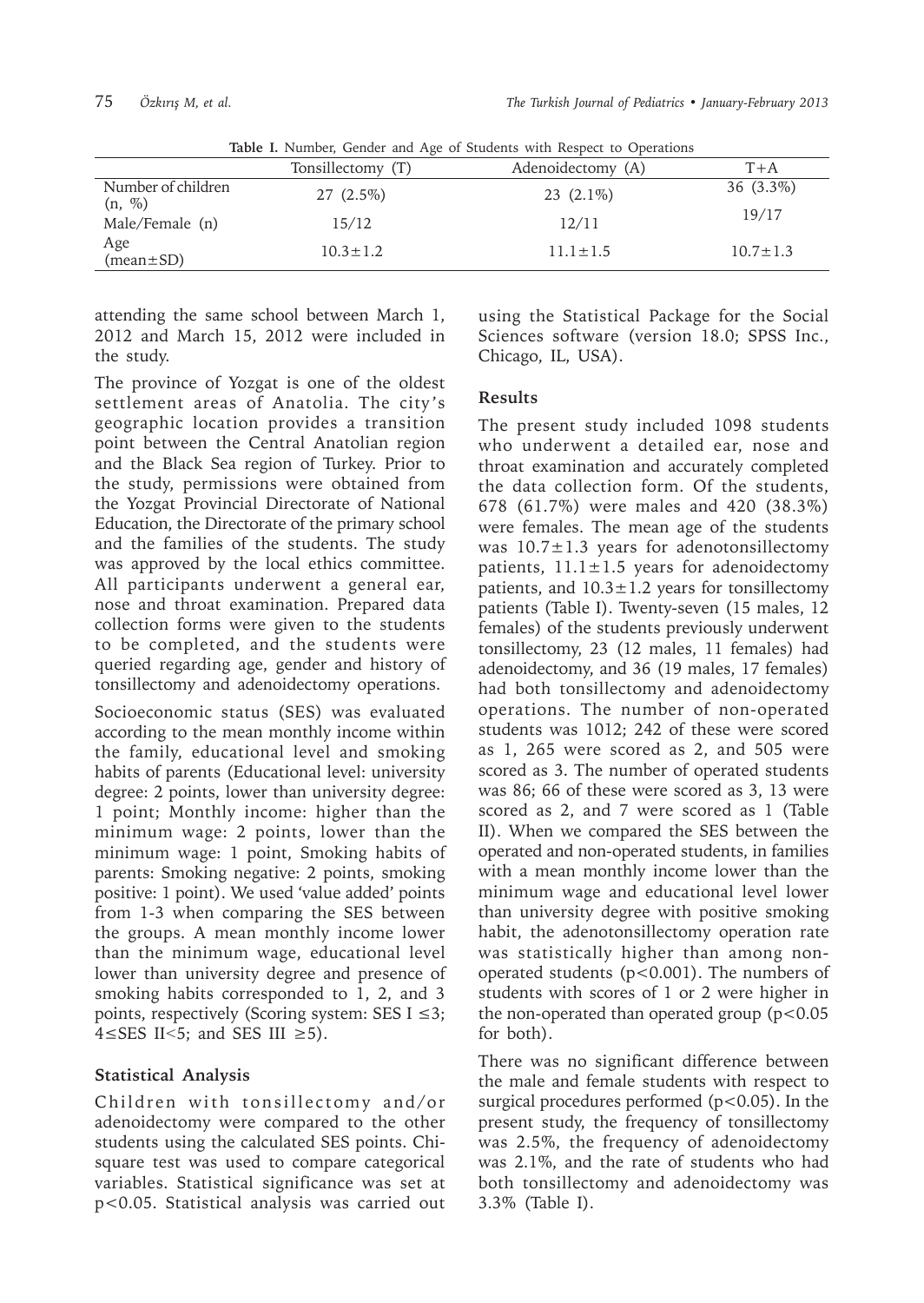|                       | Operated students | Non-operated students | Total |                 |  |
|-----------------------|-------------------|-----------------------|-------|-----------------|--|
| Number of<br>students | 86                | 1012                  | 1098  | $P \gamma 2$    |  |
| Score 3               | 66 of 86 (76.7%)  | 505 of 1012 (49.9%)   | 571   | $p<0.001$ 33.42 |  |
| Score 2               | 13 of 86 (15.1%)  | 265 of 1012 (26.1%)   | 278   | $p<0.05$ 52.37  |  |
| Score 1               | 7 of 86 $(8.1\%)$ | 242 of 1012 (23.9%)   | 249   | $p<0.05$ 71.64  |  |
| $\sim$ $\sim$ $\sim$  |                   |                       |       |                 |  |

**Table II.** Scoring of Operated and Non-Operated Students According to Socioeconomic Status

p<0.05: Statistically significant. χ2: Pearson chi-square value.

#### **Discussion**

Infectious diseases involving the palatine tonsils are the leading cause of various morbidities among children. Particularly during the childhood period, "acute tonsillitis" ranks first among upper respiratory tract infections<sup>1,2</sup>. Considering the morbidity caused by acute or chronic tonsillitis, possible infectious complications, the choice of treatment, treatment-related complications, and workforce or school-day losses, the extent of the picture we face becomes even more prominent<sup>6</sup>. It was reported that each 100 students in the United States missed 152 days from school in 1996 because of morbidity caused by upper respiratory tract infections5. In addition to the cost brought by a single tonsillitis attack in the early period, the treatment cost of recurrent attacks and related complications also increase the economic burden. Due to recurrent tonsillitis attacks despite medical treatment, tonsillectomy becomes inevitable. Although the number of tonsillectomy operations has decreased in recent times along with the use of appropriate antibiotics, it remains the most common surgical procedure performed on children<sup>1,6</sup>. The decrease in the number of tonsillectomy operations has been attributed to factors such as appropriate antibiotic use, increase in the number of patients that are able to access health care, and consideration of the operation criteria during surgical decision-making.

On the other hand, in developing countries, SES is considered to be an impact factor on adenotonsillectomy rates. Additionally, SES of the family is known as one of the most important subjects affecting school success and the health of children. Yoo et al.<sup>7</sup> evaluated the SES by using educational and occupation statuses. Turrell<sup>8</sup> used occupation and family income for measuring SES. Low SES is generally associated with higher psychiatric morbidity,

more disability, and poorer access to health care. The children of the families with lower SES may have more frequent exposure to various diseases due to facts such as unhealthy conditions in early childhood and poorer hygienic conditions, causing their immune systems to develop inadequately. The children who have a regular and balanced diet with higher than average living conditions are healthy and happy, have sufficient mental development, and their weight and height percentages are within normal values<sup>9</sup>. In our study, SES was evaluated according to the mean monthly income of the family, educational level and smoking habits of parents in accordance with the previous studies of Yoo<sup>7</sup> and Turrell<sup>8</sup>. These three major indicators of lower SES can be attributed to higher operation rates in these children as explained previously.

Tonsillectomy was first described by Celsus in the first century B.C. Since its first description, this procedure has been performed until now via numerous surgical techniques<sup>1,2</sup>. Cold knife dissection is the most commonly performed among these methods; others include cautery dissection, cryosurgery, microdebrider, laser tonsillectomy, coblation, ultrasonic scalpel, thermal welding, and plasma knife tonsillectomy<sup>2,5</sup>. Choosing the type of the surgical technique depends on various criteria including the general status of the patient, pain, operative time, time to commencement of oral feeding, cost, and preferences of the surgeon and the patient. In our study, all operations were performed with general anesthesia and under cold knife instrumentation.

While infectious reasons such as chronic tonsillitis were the leading indications for tonsillectomy in the nineteenth century, today, obstructive pathologies rank first<sup>1,5</sup>. While tonsillectomy accounted for one-third of all surgical interventions in the United States in